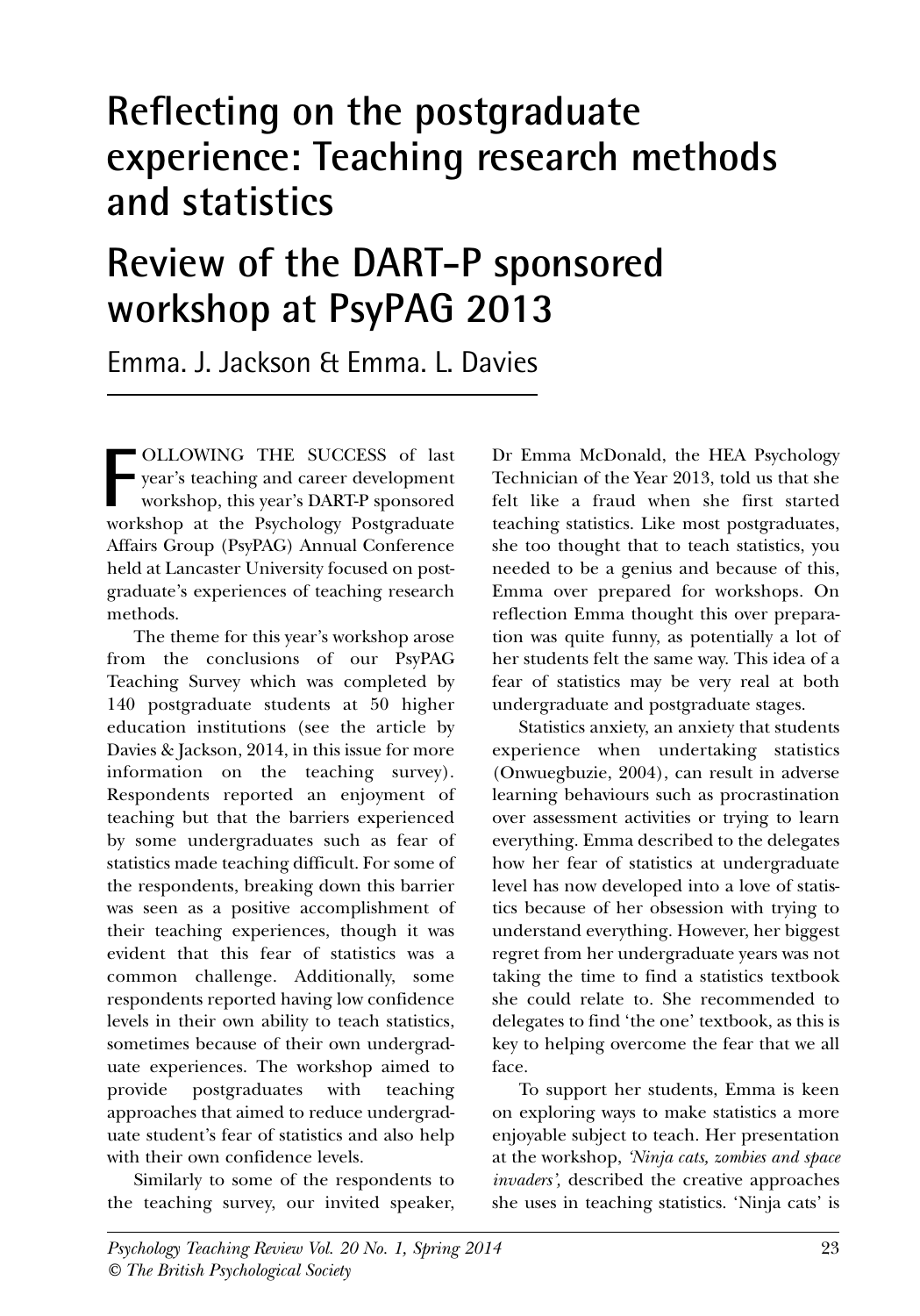based on an example that Andy Field uses for chi-square put together with a video of a cat on the internet to show the idea of cats learning different skills. Also, the use of cats for chi-square is a great example as it reminds students that chi-square uses CATegorical variables! 'Space invaders' describes the use of interesting and engaging data sets and examples to show students how research is built on previous findings. 'Zombies' refers to thinking about the student experience and was devised from a combination of talking to students and hearing about Zombie statistics that just will not go away. In the session to explain certain concepts Emma took a kinaesthetic approach and got the delegates up and moving about. For instance, to demonstrate a scatter plot, Emma asked the attendees to position themselves in the room based on how much they liked statistics and how confident they felt about teaching statistics. Emma pointed out that the way we were standing was like a scatter plot. She recommended using this type of interactive teaching with our own students to help with a deeper learning approach.

Through her presentation, Emma offered five key pointers to delegates to help with teaching statistics. Firstly, do not worry about knowing the answer to every question asked. To support the student's academic development Emma adheres to the saying *'Give a man a fish, and you feed him for a day; show him how to catch fish, and you feed him for a lifetime'*, so rather than answering the question directly, provide directions as to how the student can source the answer, to develop the habit of self-learning. Also being honest and showing you do not know the answer to every question makes you more human, thus approachable to the students. This was another point for delegates, being human and friendly in combination with humour can improve engagement with statistics and reduce statistics anxiety. Thirdly, tweak the slides from your predecessor and inject your own personality into them so that you feel comfortable in delivering the material. To improve, feedback is important; ask students how they are finding the work and make changes accordingly, the sooner you hear of a problem the quicker it can be addressed, so do not wait till the end of the year as it is too late. But at the same time, remember you cannot please or solve everyone's concerns. As we all know, it is difficult teaching a statistics class with varying abilities and ensuring all are ok, but this is why statistics is one of Emma's favourite topics to teach because you cannot get it completely right for everyone but it is a challenge to try and see many achieve.

Emma also pointed out that we should remind students that statistics is an important transferable employability skill from a psychology degree, so it is worthwhile learning. And lastly, do not let your own personal experience dictate your teaching or your student's opinions of statistics; statistics anxiety is real, but there are ways to overcome it! So, the next time you are delivering a statistics workshop, Emma reminded delegates think of ninja cats, zombies and space invaders or use your own fun ways to make concepts more memorable.

Feedback from delegates was given via the use of an interactive method. Small whiteboards gave the delegates the chance to reflect on Emma's presentation and how to incorporate this into their teaching. Laura Neale, a PhD student at Northumbria University, found the workshop *'very engaging, informative and enjoyable. The demonstration of techniques and activities that can be incorporated into workshop sessions really helped me to gain a good understanding of ways in which you can demonstrate different concepts in a interactive and interesting way which can help with learning and improving the student experience. This has also allowed me to consider my teaching style and I have already incorporated some new activities and ideas into my teaching for the coming academic year as a direct result of what I learnt during the teaching work shop.'* Further positive comments were received from Sam Reeves, a PhD student at Canterbury Christ Church University, *'the workshop*